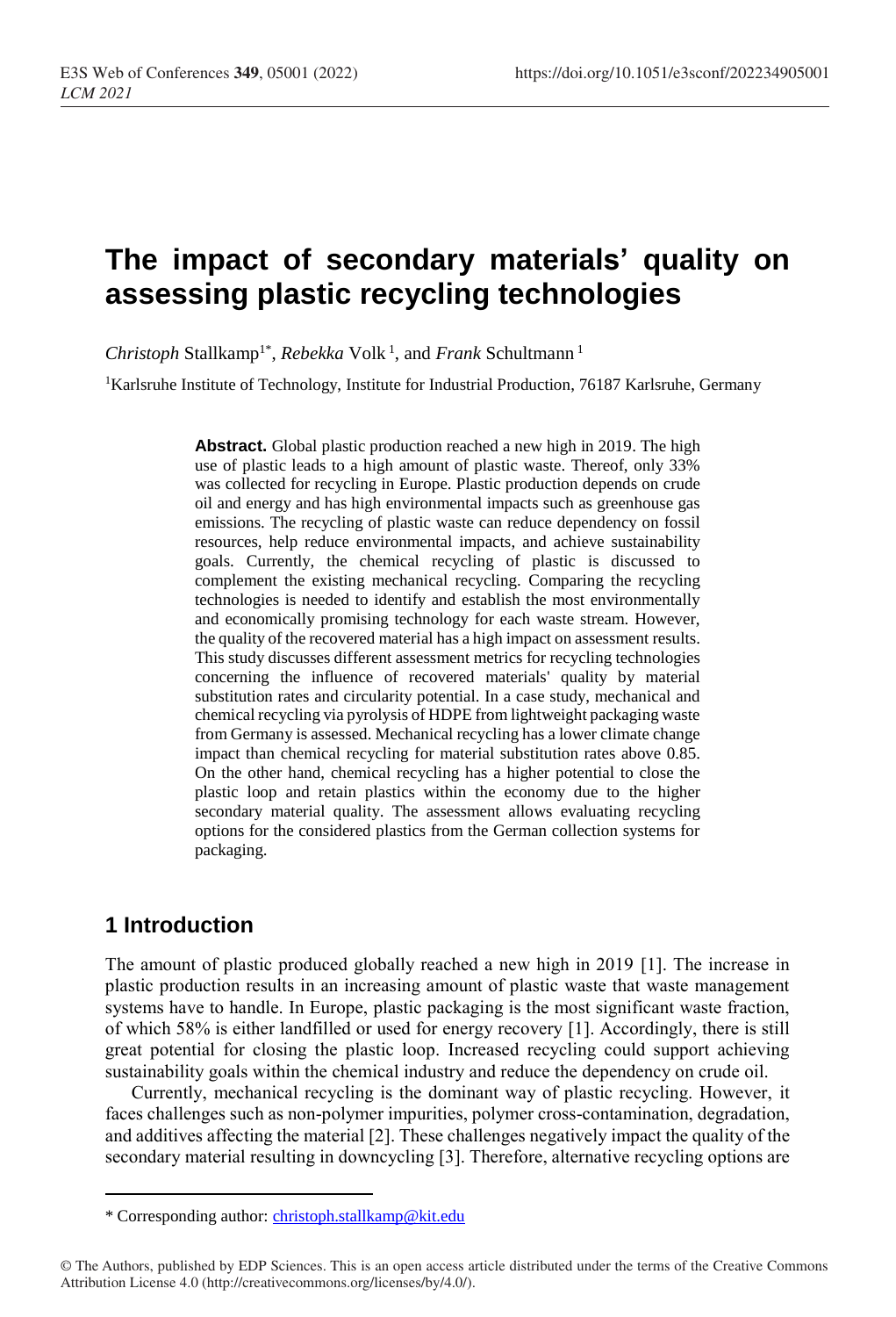investigated to complement mechanical recycling. This includes chemical recycling options like depolymerization, gasification, hydrocracking, and pyrolysis that convert plastic waste into feedstocks for the chemical industry to produce potentially primary plastics avoiding downcycling [4].

Mechanical and chemical recycling options have to be compared to identify the most promising technology for each waste stream. The quality of the secondary material impacts comparison. As the material quality of the secondary plastic from mechanical and chemical recycling differs, comparison should include quality assessment. Therefore, this study discusses different assessment metrics for recycling technologies concerning the influence of materials' quality. It focuses on material substitution rates (MSR) within life cycle assessments (LCA) and a circularity potential (CP) defined by Eriksen et al. [5]. Additional performance indicators including the assessment of secondary materials' quality can be found in [6].

## **2 Material quality in recycling technologies' assessment**

LCAs are a methodology to assess different recycling technologies. With the avoided burden approach [7], the MSR comparing primary and secondary materials' quality is included when assessing the environmental impacts of recycling routes [8, 9]. Eriksen et al. [5] introduce the assessment metric CP for recycling technologies to address downcycling, meaning that secondary plastics cannot be used in every application. The MSR (section [2.1\)](#page-1-0) and the CP are described (section [2.2\)](#page-2-0).

#### <span id="page-1-0"></span>**2.1 Material substitution rate**

Within LCAs, the avoided burden approach rewards the secondary material with burdens associated with a respective primary material production that is avoided using the secondary material instead [7]. The amount of the primary material or the field of application where the primary material can be substituted depends on the secondary material's quality. The quality assessment in MSR captures downcycling of a material compared to the original primary material [10]:

$$
LCI_{rec} = (1 - A) * R_2 * (LCI_{recEol} - LCI_{V}^* * MSR)
$$
 (1)

<span id="page-1-2"></span><span id="page-1-1"></span>
$$
MSR = \frac{Q_{Sout}}{Q_P} \tag{2}
$$

| LCI <sub>rec</sub>  | Life cycle inventory of recycling with credits for avoided primary material [-]                  |
|---------------------|--------------------------------------------------------------------------------------------------|
| A:                  | Factor for allocation of burdens and credits between supplier and user of the material [-]       |
| $R_2$ :             | Proportion of the material in the product that will be recycled in a subsequent system [-]       |
| $LCI_{recEoL}:$     | Specific emissions and consumed resources arising from recycling [-]                             |
| $LCI*_{V}$ :        | Specific emissions and consumed resources arising from acquisition and pre-processing of primary |
|                     | material [-]                                                                                     |
| $Q_{\text{Sout}}$ : | Ouality of the ongoing secondary material at the point of substitution [-]                       |
| $O_P$ :             | Quality of primary material [-]                                                                  |

Equation [\(1\)](#page-1-1) calculates the life cycle inventory of a recycling option. The recycling process's emissions and environmental impacts (LCI<sub>recEoL</sub>) are reduced by environmental impacts arising from primary material production  $(LCI<sup>*</sup><sub>V</sub>)$ . The reduction is determined by the MSR comparing the secondary material's  $(Q_{Sout})$  with the primary material's quality  $(Q_P)$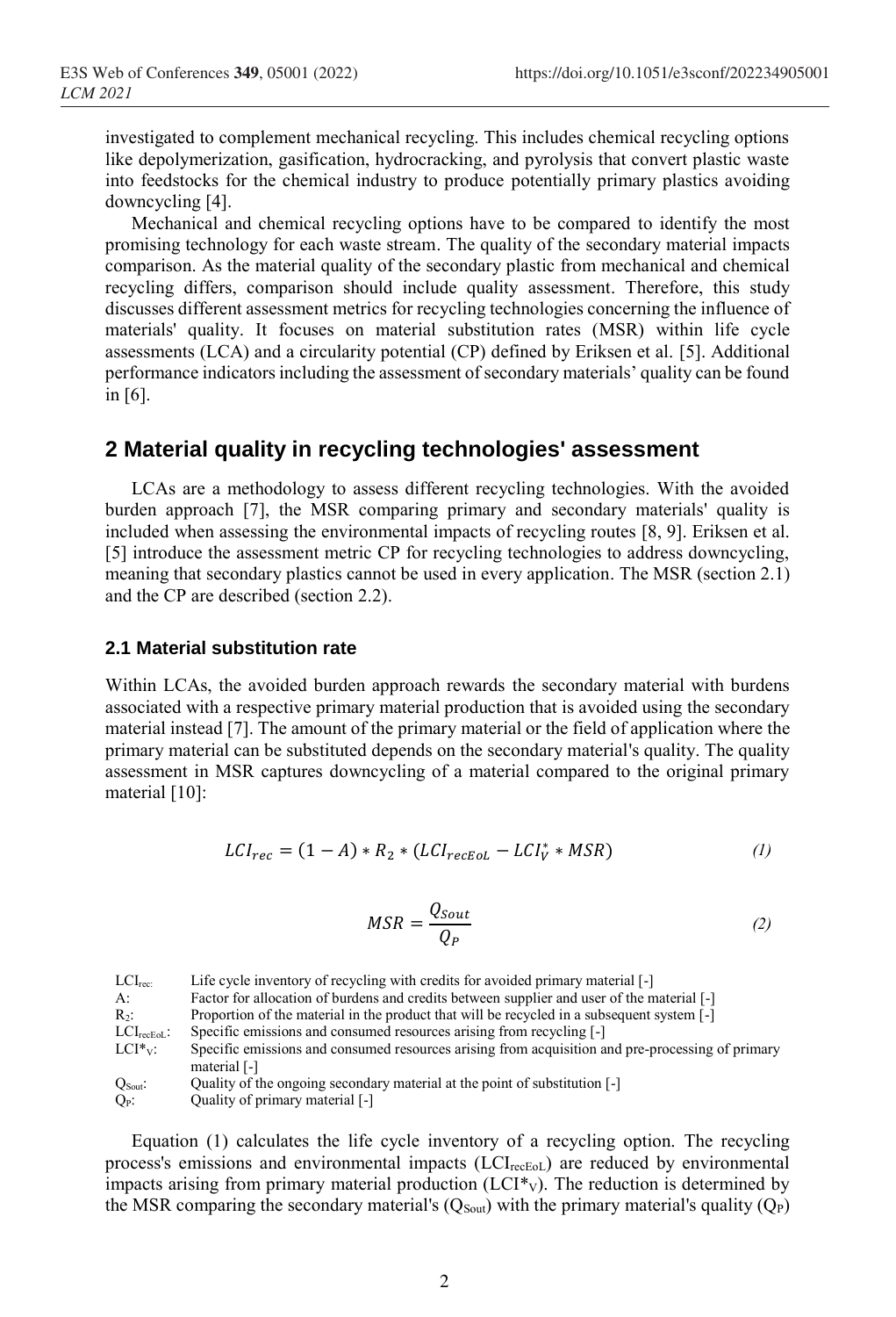(see Equatio[n \(2\)\)](#page-1-2). With an MSR = 1, secondary and primary materials' quality are identical, and the secondary material can replace the primary material in all applications. With an  $MSR = 0$ , no primary material can be substituted.

#### <span id="page-2-0"></span>**2.2 Circularity potential**

The CP assesses the potential of recycling systems to contribute to a specific material's circularity in the long term [5]. It includes the impact of downcycling and highlights applications where the secondary material can be employed. Therefore, physical losses (Equation [\(3\)\)](#page-2-1) and quality losses (Equation [\(4\)\)](#page-2-2) are considered, and the market sizes for secondary material and primary material applications are compared [5]:

<span id="page-2-2"></span><span id="page-2-1"></span>
$$
\eta^{rec} = \frac{M^{rec}}{U^{rec}}\tag{3}
$$

$$
c^{rec} = \eta^{rec} * \frac{MS(Q^{rec})}{MS(Q^{disp})}
$$
\n(4)

| n <sup>rec</sup> : | Resource recovery efficiency [-]                                                |  |
|--------------------|---------------------------------------------------------------------------------|--|
| $Mrec$ :           | Amount of material recovered [kg]                                               |  |
| $Urec$ :           | Resource potential in the waste stream [kg]                                     |  |
| $c^{rec}$ :        | Circularity potential [-]                                                       |  |
| MS:                | Market share where materials with quality level Q or lower can be applied $[%]$ |  |
| $O^{\text{rec}}$ : | Quality of secondary material [low, medium, high]                               |  |
| $O^{disp}$ :       | Quality of potentially displaced primary material [low, medium, high]           |  |

The quality of the secondary material  $(Q^{rec})$  is defined by the amount of non-plastic items and non-targeted polymers in the waste stream [5]. Eight key applications for plastic in Europe are identified. They are assigned to three quality groups (low, medium, high) according to acceptable impurity levels based on legislation and quality criteria defined by plastic reprocessing facilities. Low-quality material can be used for building and construction, automotive applications, or other applications with minimal legal restrictions [5]. Medium quality material can be additionally applied in toys, pharmaceutical packaging, and electronics. A high-quality material is also suitable for food packaging [5]. The assigned quality class of the secondary material obtained from a recycling technology and the market share of applications of that quality class determines the CP of the recycling technology.

### **3 Applying assessment methods in a case study**

Volk et al. [9] assess three recycling routes for plastics from lightweight packaging (LWP) waste in Germany. They assess a mechanical recycling route producing secondary plastics, a chemical recycling path producing primary-like plastics, and a combination of mechanical and chemical recycling where a share is processed to the secondary plastic and to the primary plastic, respectively. Due to data availability, MSR and CP are discussed based on this case study.

#### **3.1 Material substitution rate**

The impact of the MSR on the global warming potential (GWP) assessment results is demonstrated, as it influences the avoided burden for the substitution of primary plastics in mechanical recycling (see Figure 1) [9]. With a lower MSR, the secondary material has a lower quality than the primary material and potentially replaces less initial primary material.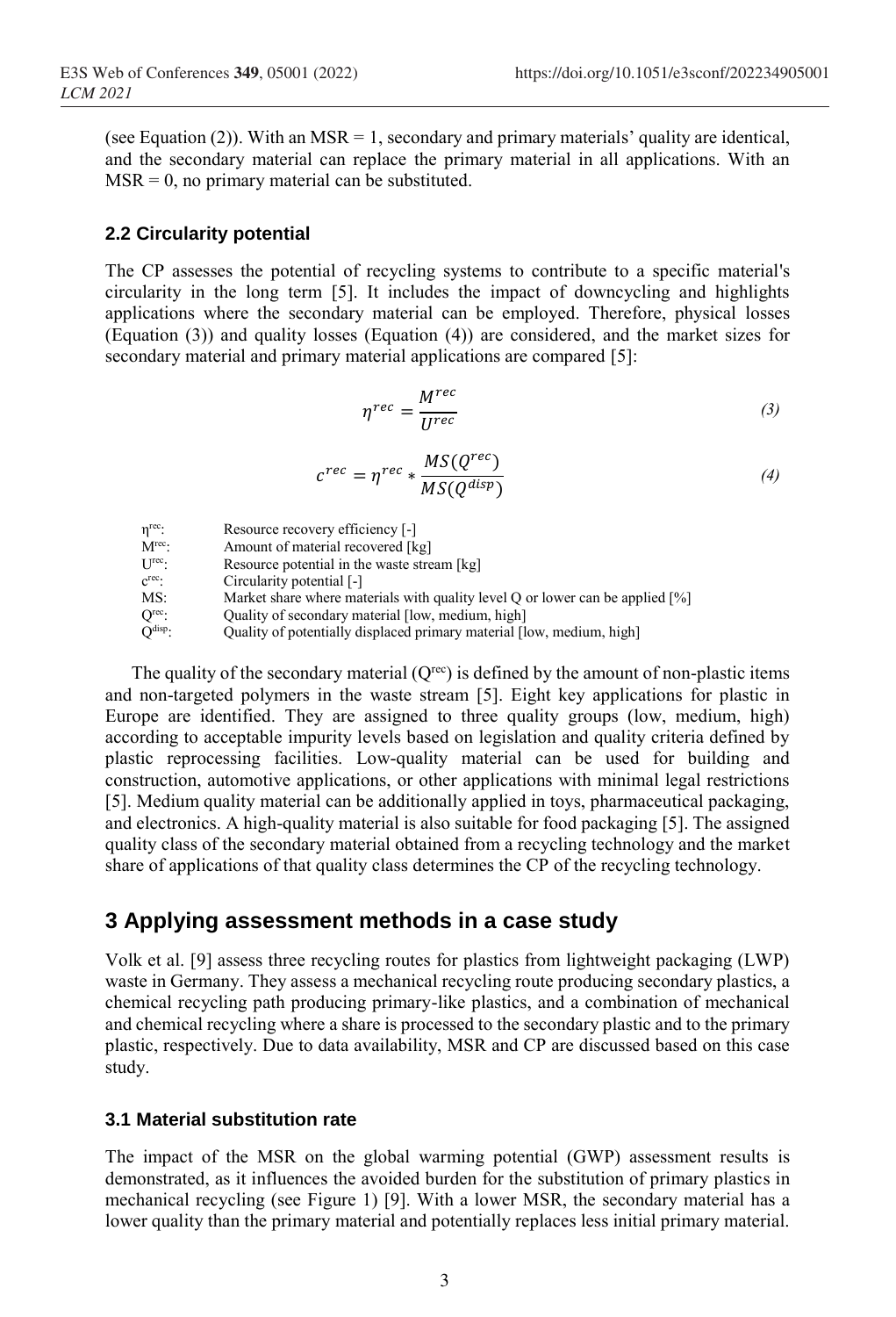Thus, the reward for associated GWP decreases. This increases the net environmental impact of the mechanical recycling routes. Regarding GWP, the environmentally favoured recycling path changes at an MSR of 0.85, where 1 kg of mechanically recycled secondary plastics substitutes 0.85 kg of primary plastics (Figure 1).



### **Global Warming Potential (GWP)**

*Figure 1: Climate change impact of the assessed recycling paths depending on the material substitution rate. Results are displayed for HDPE. Based on [9] (assumptions:*  $A = 0$ *,*  $R_2 = 1$ *, L<sub>recEol</sub> = const.).* 

### **3.2 Circularity potential**

 $\overline{a}$ 

In addition to [9], the CP for the recycling paths is calculated for HDPE [\(Figure 2\)](#page-4-0). The resource recovery efficiency on the mechanical recycling route is lower ( $\eta^{\text{rec}} = 0.29^{\text{l}}$ ) than on the chemical recycling route ( $\eta^{\text{rec}} = 0.71^2$ ) due to higher material losses. For mechanical recycling, homogenous waste streams are needed, and, e.g., mixed plastics or multi-layer packaging cannot be recycled. It is assumed that HDPE from miscellaneous plastic packaging can be recovered on the chemical recycling route. In the combined approach, the resource recovery efficiency is nearly as high as on the chemical recycling route ( $\eta^{\text{rec}} = 0.70^3$ ) due to the chemical recycling of sorting residues from the mechanical recycling route.

<sup>2</sup> Based on 0.05 kg HDPE after chemical recycling route via pyrolysis and steam cracking. It is assumed that pyrolysis oil replaces naphtha in steam cracking. The total amount of HDPE in the input stream is 0.07 kg. <sup>3</sup> High-grade recyclable HDPE is recycled mechanically and miscellaneous plastics are chemically recycled

<sup>&</sup>lt;sup>1</sup> Based on 0.02 kg HDPE after regranulation from 1kg mixed LVP waste input. The total amount of HDPE in the input stream is 0.07 kg.

resulting in combined 0.05 kg of the secondary HDPE. The total amount of HDPE in the input stream is 0.07 kg.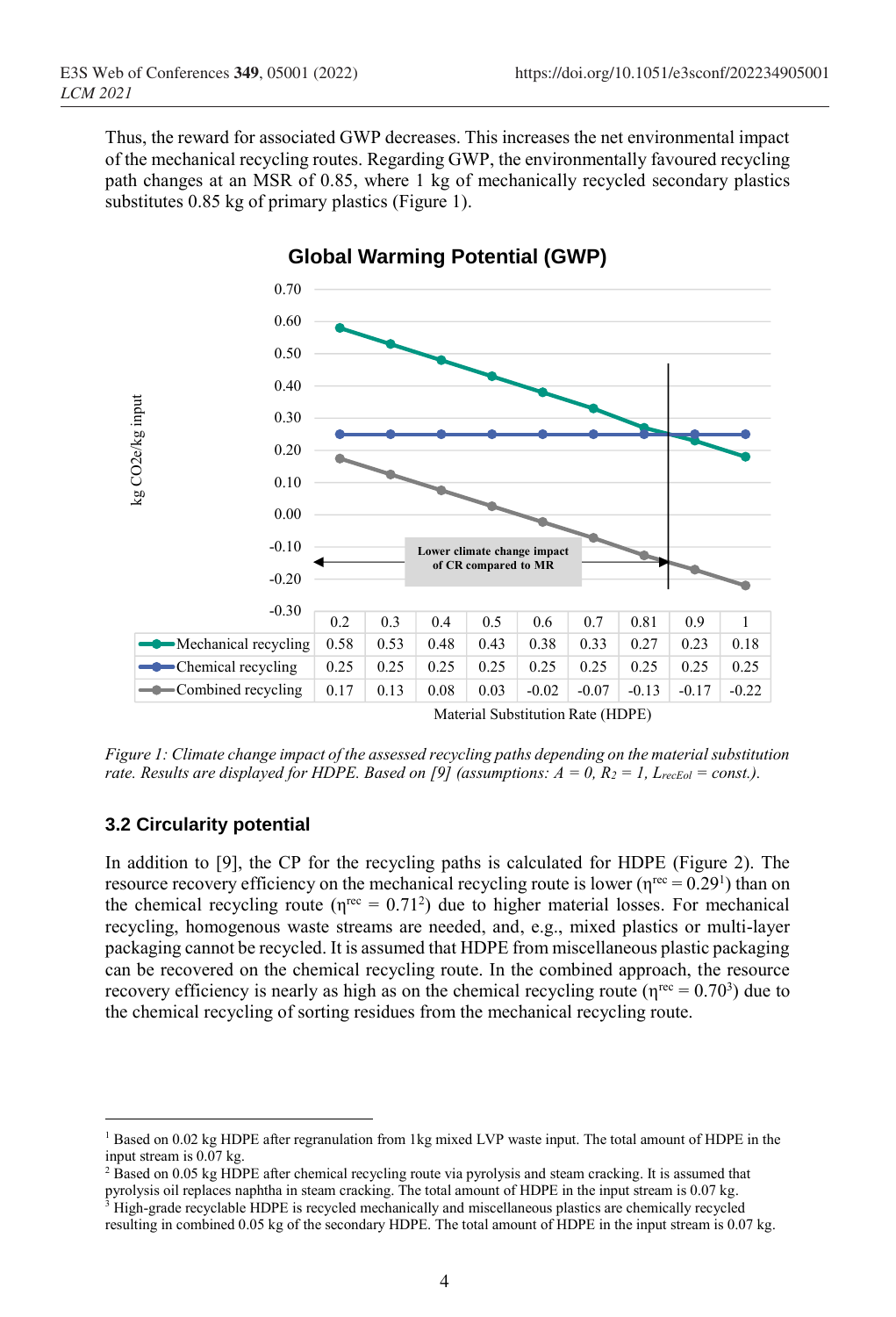

**Circularity potential of recycling technologies**

<span id="page-4-0"></span>*Figure 2: Circularity potential of the assessed recycling technologies for HDPE in [9].*

Per definition, the primary plastic is considered to be of high quality [5]. Therefore, the market share for the potentially replaced primary material is  $100\%$  (MS( $Q^{disp}$ ) = 1). The application of the mechanically recycled secondary plastic within food packaging is limited due to required high-quality standards in legislation [11]. Therefore, it is assumed that the mechanically recycled secondary plastic falls within the medium quality class. Based on an overview of the European polymer market [5], the market share of the mechanically recycled secondary plastic (market share of medium or low-quality HDPE) is 73% (MS( $Q^{rec}$ ) = 0.73). It is assumed that chemically recycled secondary plastics are of high quality and can be applied in all application classes [9]. The market share of chemically recycled secondary plastic is 100% ( $MS(Q<sup>rec</sup>) = 1$ ). In the combined recycling, 42% of the waste is recycled mechanically, and 58% is recycled chemically. Thus, the weighted market share of the combined approach is 89% (MS( $Q^{\text{rec}}$ ) = 0.89). This results in a CP for the mechanical recycling of HDPE of 21%, assuming a steady-state HDPE market and no material losses. Chemical recycling has a CP of 71%, and the combined recycling approach has a CP of 62%. Besides different recovery efficiencies, the different qualities of mechanically and chemically recycled plastics lead to the different circularity potentials of the recycling technologies.

### **3.3 Comparing and discussing MSR and CP**

MSR and CP are not directly comparable, as the CP does not impact the LCA results but is a separate performance indicator. However, both MSR and CP assess secondary materials' quality facing the challenge that quality is not further defined, and there is no consistent methodology to assess it. The European Commission [12] formulates three approaches to compare material quality based on (1) material analysis and physical indicators, (2) economic indicators, or (3) qualitative discussions. However, they do not establish a uniform definition of a material's quality. A material analysis allows the establishment of its quality based on technical properties, such as molecular weight, tensile strength, or density [13]. A possible economic indicator would be the market price of the secondary material [8], where the differences between the market value of primary and secondary materials are an approximation for material quality differences. Alternatively, a qualitative discussion of the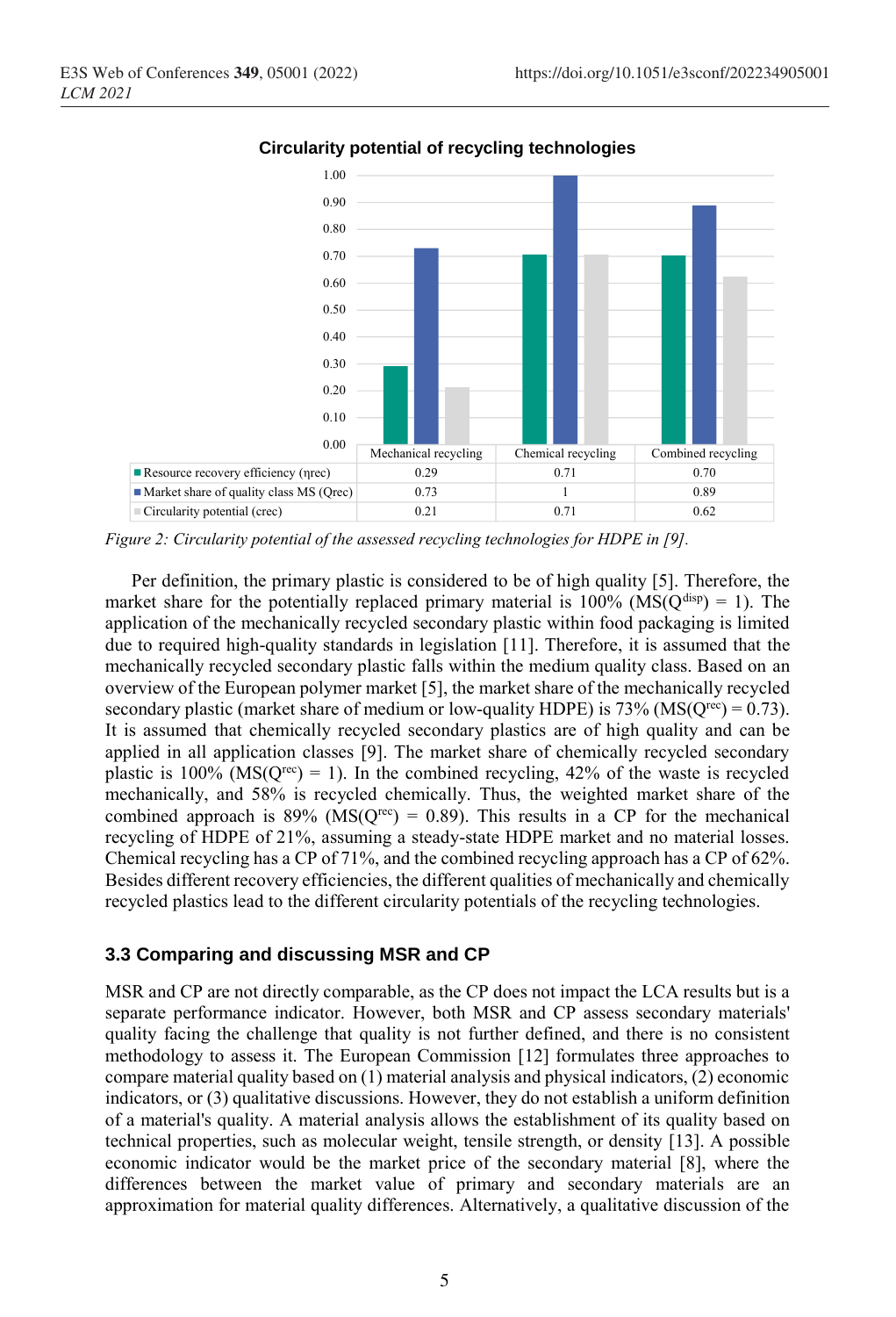material quality and a sensitivity analysis is possible [9]. Often, the available data dictate the indicator used to compare material qualities.

The methodology of the CP highlights the challenges in quantitatively evaluating material qualities. Secondary materials' quality is assessed by defining three quality classes focusing on non-plastic items and non-targeted polymers in the waste stream [5]. Degradation and the presence of additives [2] are excluded due to few data [5]. Furthermore, a single indicator cannot represent the quality for all possible application types [5] as the quality of plastic depends on a wide range of properties such as physical and chemical composition. Moreover, three quality classes might not capture the wide range of plastic applications.

Regardless of how secondary materials' quality is measured, it impacts the assessment results of environmental indicators and CP. A decrease in materials' quality results in a decreasing performance of the assessed recycling systems. All in all, MSR and CP are not comparable but deal with the same challenges assessing secondary materials' quality.

# **4 Conclusion**

Two approaches were introduced and compared that integrate the quality of the secondary material into recycling options' comparison. The MSR is part of the avoided burden approach within LCAs. The CP is a performance indicator for recycling systems focusing on the potential to close the material loop. Although the approaches are not directly comparable, they face the same challenge of determining and assessing the quality of secondary materials. However, there is no single or standard definition for plastic material quality and, therefore, there are multiple ways to determine it. A standardized approach to assess secondary material quality is lacking to ensure comparability of assessments, and approaches depend significantly on available data. Before utilizing economic indicators, a material analysis should be done, and qualitative discussions can be conducted when no data are available. In general, using a single indicator to represent secondary material quality seems insufficient, as the quality of plastic depends on a wide range of properties. Additionally, multiple metrics should be used to assess plastic recycling technologies. This is highlighted by the inconsistent results for MSR and CP indicating the lowest global warming potential is achieved combining mechanical and chemical recycling, however, outlining that the highest circularity potential provides the chemical recycling of LWP waste.

# **References**

- 1. PlasticsEurope, "Plastics the Facts 2020." PlasticsEurope, 2020. [Online]. Available: https://plasticseurope.org/knowledge-hub/plastics-the-facts-2020/
- 2. K. Pivnenko, L. G Jakobsen, M. Eriksen, A. Damgaard, and T. Astrup, "Challenges in Plastic Recycling," presented at the International Waste Management and Landfill Symposium, Sardinia, Nov. 2015.
- 3. J. N. Hahladakis and E. Iacovidou, "Closing the loop on plastic packaging materials: What is quality and how does it affect their circularity?," Science of The Total Environment, vol. **630**, pp. 1394–1400, Jul. 2018, doi: 10.1016/j.scitotenv.2018.02.330.
- 4. M. G. Davidson, R. A. Furlong, and M. C. McManus, "Developments in the life cycle assessment of chemical recycling of plastic waste – A review," Journal of Cleaner Production, vol. **293**, p. 126163, Apr. 2021, doi: 10.1016/j.jclepro.2021.126163.